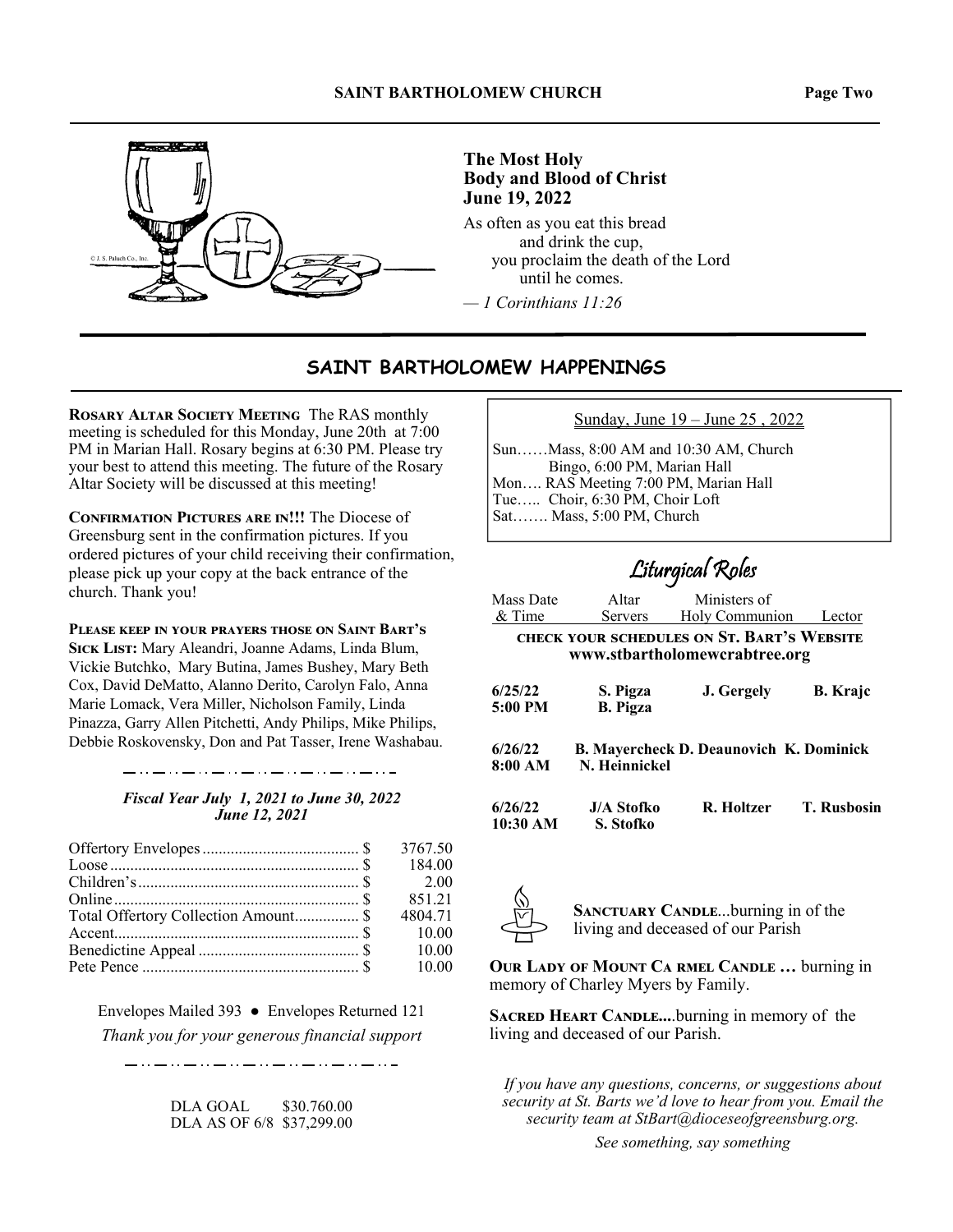### **FESTIVAL HAPPENINGS**

### *FESTIVAL NEEDS!*

*We thank all of those that have volunteered to help out with festival this year. However, we are really in need of volunteers to work all weekend for the Festival. If you can help out, please email Louisa Wotus at basketfullofposies@cheerful.com or call her at 724-838- 1456 or 412-554-7313. You can find sign up sheets at either entrance of the Church. Please leave your filled out sheet in the collection basket or you can leave it at the parish office., Thank you!* 

### **Festival Set Up Schedule**

| Wednesday, July 6         | 8:30 AM - 12:30 PM   |
|---------------------------|----------------------|
| Thursday, July 7          | 8:30 AM - 12:30 PM   |
| Friday, July 8            | 8:30 AM - 12:30 PM   |
| Monday, July 11           | 8:30 AM - 12:30 PM & |
|                           | 5:30 PM - 8:00 PM    |
| Tuesday, July 12          | 8:30 AM - 12:30 PM & |
|                           | 5:30 PM - 8:00 PM    |
| <b>Wednesday, July 13</b> | 8:30 AM - 12:30 PM & |
|                           | 5:30 PM - 8:00 PM    |
| Thursday, July 14         | 8:30 AM - 12:30 PM & |
|                           | 5:30 PM - 8:00 PM    |

We need all the help we can get. Please consider joining us to prepare for the festival. If you have any questions, please contact Jim Kuhns at 724-858-7914.

**BASKET RAFFLE** Please consider making baskets for our Basket Booth. Place all of your baskets in the Madonna Room. You can contact Beth Krajc with any questions at 724-836-1079.

**ART SHOW** flyers are at either entrance of the church. Please bring your pieces to the Madonna Room by Sunday, July 11th.

**OLMC 5K RUN AND 2 MILE WALK** which will benefit Our Lady of Mount Carmel/ Crabtree Fireworks Festival will be held Friday, July 15th, 2022. Registration is \$25 Pre-Registration guarantee a T-Shirt! You can sign up at runsignup.com or you can find registration forms at either entrance of the Church or the Parish Office. Parishioners can use the code "olmc2022" for \$5 off. We are also looking for sponsors for this year's race, contact Julie at julesann $97$ @gmail.com for more information and any questions. Thank you for your continued support and we can't wait to see you there!

FESTIVAL FOOD TICKETS will be available for purchase after all weekend Masses, June25/26 and through Facebook on the Our Lady of Mt. Carmel page. Only ADVANCED ticket purchases will be given a discount: Buy \$10.00 worth of tickets and get \$2.00 in free tickets.

**OLMC GREETING CARD FUNDRAISER The Our Lady of** Mt. Carmel greeting cards are back again this year! The cards are made by Simple Harmony by Elizabeth Krajc. The cards are available in six styles and come in packs of 8 for \$10. 40% of all sales will be donated to St. Bartholomew Church. You can find order forms at either entrance of our Church. For more information please call Beth Krajc at 724-836-1079. Thank You!

#### *DEAR PAST, PRESENT AND FUTURE CHOIR MEMBERS*

*I would like to invite all of you to come and join St. Bartholomew's choir for our festival this coming 2022 season. I am in need of more voices and would be honored and pleased to welcome all of you to join us in singing praise to Our Lady of Mount Carmel. Our choir will rehearse on Tuesday July 5th and 12th from 6:30 PM - 8:30 PM. If you are interested in joining us, please contact Philomena Self at 724-834-0709 or email her at pself@dioceseofgreensburg.org. Thank you!* 

**PIE SOCIAL** We will be having a pie social at the festival on Friday and Saturday. Please drop off all of your homemade goodies beginning Friday morning. Pies, cakes, cookies, gobs……we are thankful for any donations to this booth.

FESTIVAL BOOKLET. Advertisement is closed. Thank you for all who placed an ad with us. We are blessed with your support.

# \$6,500 CASH GIVE-A-WAY

**Benefits The Crabtree Fireworks** WINNING NUMBERS TAKEN FROM THE 7:00 P.M. PICK-3 PA DAILY EVENING LOTTERY ON:

# Saturday, August 6, 20

Not responsible for typographical errors. Bonus number does not qualify. Void after 30 days.<br>All unsold tickets become property of Mt. Camel Festival, Crabtree, PA, \$100.00 to seller of the winning ticket. Must sell minimu

Tickets compliments of: Clement L. Pantalone Funeral Home **DONATION: \$10.00** 

**THANK YOU!** 

#### **Festival Ticket**

St. Bartholomew New Festival ticket is HERE!!! If you would like to sell or buy some. Each ticket is \$10. You can call the Parish Office at 724-834-0709. We will have ticket sellers at the end of each weekend Mass too!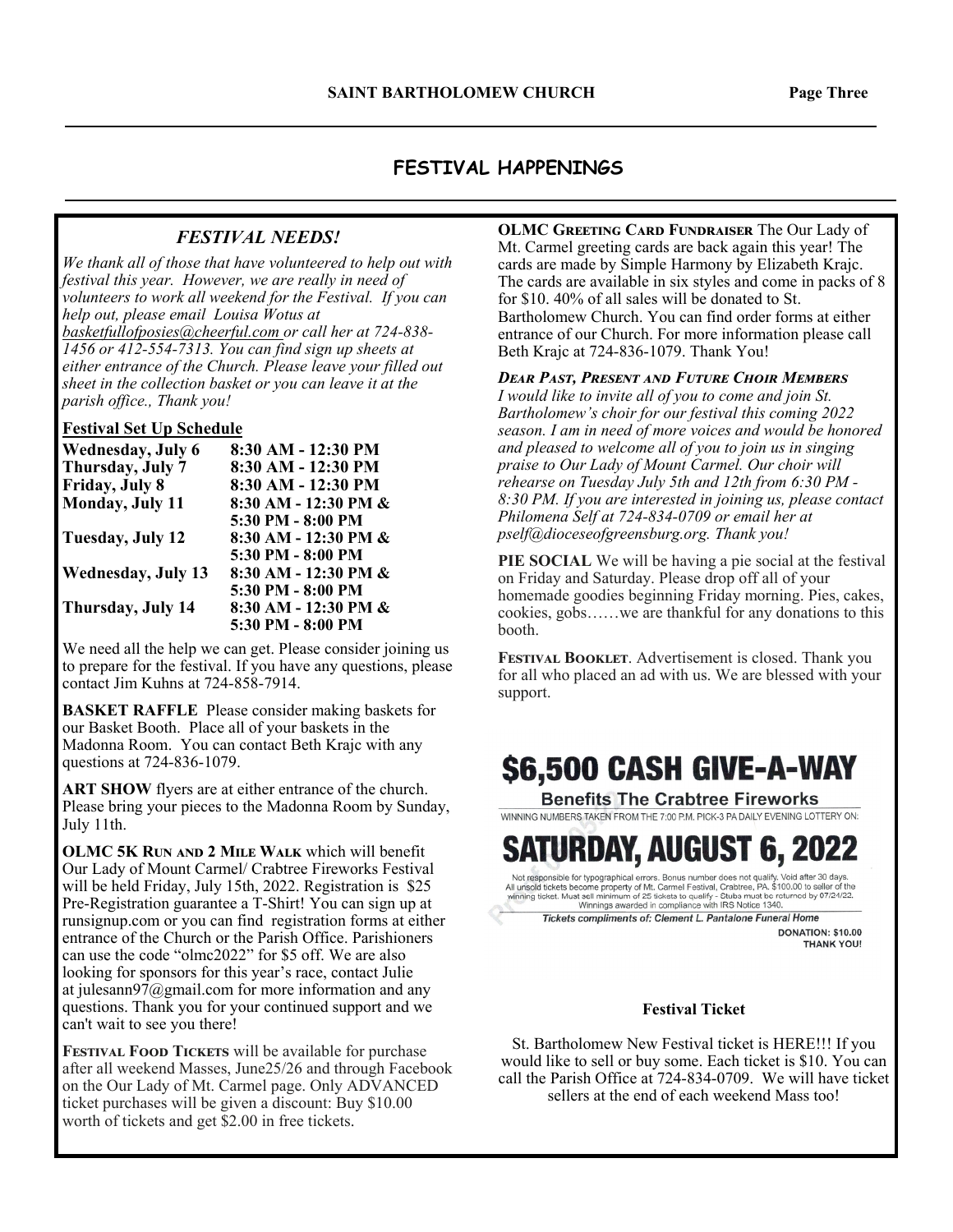### **JUNE HAPPENINGS**

BIKE BLESSING AND CAR CRUISE JUNE 26 AT ST. ELIZA-**BETH ANN SETON PARISH, NORTH HUNTINGDON St. Eliz**abeth Ann Seton Parish, North Huntingdon, will hold its annual bike blessing and car cruise Sunday, June 26, from 1:30 PM - 4:30 PM. Food, prizes, a Chinese auction, 50/50 raffle, and awards for cars, trucks and motorcycles are planned. Car registration is \$10 (\$8 if registered before June 12). The bike blessing will begin at 2:00 PM. For more info on the car cruise/bike blessing, call 412-638 -4296 or email tammy-e-h $@$ comcast.net.

**ST. EDWARD PARISH, HERMINIE, PLANS GOLF OUTING** 

**JUNE 24 St. Edward Parish, Herminie, will hold a golf** outing Friday, June 24, at the Madison Club. Cost for the four-person scramble, with a shotgun start at 9:00 AM, is \$100 per person or \$400 for a foursome, which includes greens fees, cart rental, a hot dog and beverage at the turn, buffet dinner, a "guest for a day" certificate (which includes one 18-hold greens fee), skill and door prizes, and team awards. For information, contact Mike Ochap, 724- 433-2181.

**CHILDREN'S HOLY HOUR OF EUCHARISTIC ADORA-TION** returns to *summer hours*! Join us Mondays from 10:00 AM - 11:00 AM at St. Bruno Chapel for an hour of prayer, song and reflection dedicated to bringing little hearts to Jesus in the Blessed Sacrament. Often, we go to the Sheridan Ave Playground afterwards to visit and play. All are welcome! Contact Emily with questions (724) 462 -0880*.* 

ST. JOHN THE BAPTIST PARISH, SCOTTSDALE, TO HOLD **FESTIVAL JUNE 18-19** St. John the Baptist Parish, Scottsdale, will hold its summer festival Saturday, June 18, from 4:00 PM -9:00 PM and Sunday, June 19, from noon-9:00 PM. Saturday will feature a barbecue chicken dinner (inside) from 4:00 PM -7:00 PM and local artist Steve Hawk from 6:00 PM -9:00 PM. Sunday will feature a Polish platter dinner, plus entertainment by Back in Time from noon-4:00 PM and Roger Rush and Bill Miller from 5:00 PM - 8:00 PM. Both days will feature basket raffles and additional food options.

**SAINT JAMES CHURCH, NEW ALEXANDRIA - The Solemni**ty of the Nativity of Saint John the Baptist, Thursday, June 23, 2022 - All day Eucharistic Adoration beginning at 8:30 AM, Benediction will be held at 6:00 PM and Mass at 6:30 PM. Everyone is welcome to spend time with our Lord throughout the day; attend Benediction and Mass in the evening.

## **JULY HAPPENINGS**

**CONFERENCE PEOPLE STRUGGLING WITH CANCER Saint Eliza**beth Ann Seton Parish in North Huntingdon will be holding a 2 day Conference on Saint Peregrine, the patron saint of cancer patients. The conference begins on Monday, July 11 at 6:30 PM in the church with a talk on Saint Peregrine by Father John Moineau (who is battling pancreatic cancer), followed by a novena and concluding with reverence of a relic of St. Peregrine. The conference continues on Tuesday, July 12 at 6:30 PM with an anointing Mass for cancer patients. This conference is open to anyone who is battling cancer and they are encouraged and most welcome to attend. The parish is located at 200 Leger Rd, North Huntingdon. For more information, contact the parish office at 724-864-6364.

BURGER BASHES PLANNED AT ST. CECILIA PARISH, WHITNEY Burger bashes are planned Saturdays, July 16 and August 20, from 11:00 AM - 2:00 PM at St. Cecilia Parish, Whitney. For information please call 724-423-3777.

**"FIRECRACKER" CASH LOTTERY TICKET FUNDRAISER AT OUR LADY, QUEEN OF PEACE PARISH, EAST VANDERGRIFT** Our Lady, Queen of Peace Parish, East Vandergrift, is sponsoring a "Firecracker" lottery raffle. Tickets are \$10 and include two 3-digit numbers, with the winning numbers taken from the first officially drawn 7:00 PM Pennsylvania Lottery Daily Pick -3 Sunday, July 3, and Monday, July 4. Winners will receive \$1,000 and \$200 gift certificates to Naser Foods. Tickets are available in the vestibule after Sunday Mass and at the parish office in Apollo, or by calling 724-859-3186.

**ITALIAN FOOD FESTIVAL JULY 9-10 AT ASCENSION PARISH, JEANNETTE** An Italian food festival is planned Saturday, July 9, from 4:00 PM - 9:00 PM and Sunday, July 10, from 1:00 PM - 7:00 PM at Ascension Parish, Jeannette. For information please call 724-523-2560.

TRASH & TREASURE SALE JULY 13-15 AT ST. PAUL PARISH, **GREENSBURG** St. Paul Parish, Greensburg, will hold a trash & treasure sale Wednesday, July 13, from 4:00 PM-8:00 PM. (earlybird); Thursday and Friday, July 14-15, from 9:00 AM.- 7:00 PM.; and Saturday, July 16, from 9:00 AM-3:00 PM. (bag sale).

FESTIVAL JULY 30-31 AT ST. VINCENT BASILICA PARISH, LATROBE St. Vincent Basilica Parish, Latrobe, will hold its festival Saturday, July 30, from 5:00 PM - 9:00 PM., and Sunday, July 31, from noon-8:00 PM. Entertainment, vendors, crafts, a car show and food are planned. For information, call 724-539-8629, ext. 19.